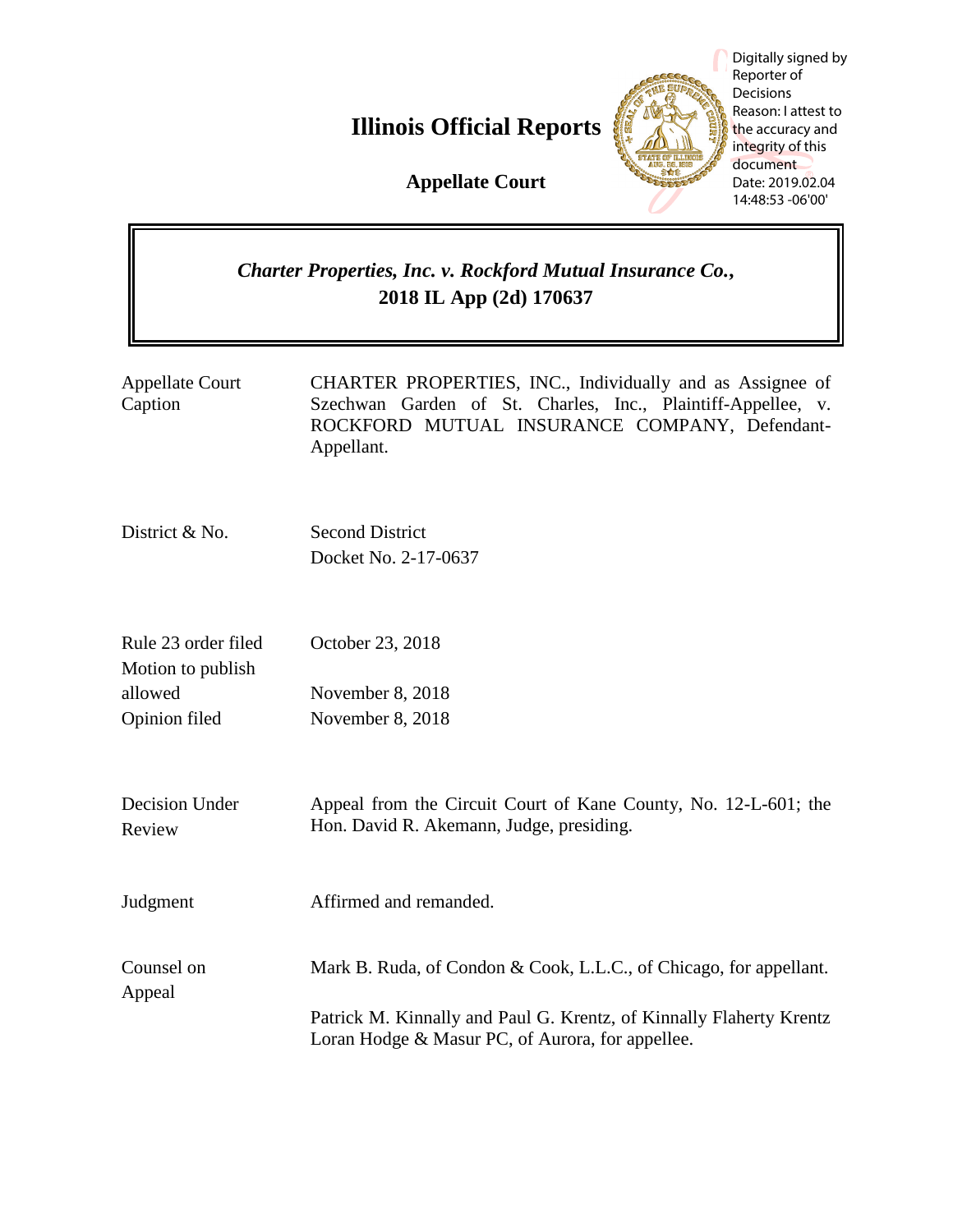Panel JUSTICE BURKE delivered the judgment of the court, with opinion. Justice Birkett concurred in the judgment and opinion. Justice McLaren specially concurred, with opinion.

#### **OPINION**

¶ 1 Szechwan Garden of St. Charles, Inc. (Szechwan Garden), was a tenant that operated a restaurant in a commercial building owned by plaintiff, Charter Properties, Inc. They each purchased an insurance policy from defendant, Rockford Mutual Insurance Company. The building partially collapsed, and plaintiff submitted claims to defendant for the loss of the building and for lost business income.

¶ 2 Defendant made a few payments but notified plaintiff that the claims would be "held in abeyance" pending the completion of defendant's inspection. Plaintiff, on its own behalf and as assignee of Szechwan Garden, ultimately filed a third amended complaint for breach of contract and unreasonable and vexatious delay in settling the claims under section 155 of the Illinois Insurance Code (215 ILCS 5/155 (West 2012)). A jury found that defendant had breached the insurance contracts, and the section 155 claims proceeded to a bench trial that resulted in a judgment for plaintiff. Defendant appeals, arguing that the latter judgment must be reversed because a *bona fide* dispute existed as to the amount owed. We affirm and remand.

#### ¶ 3 I. BACKGROUND

#### ¶ 4 A. Defendant's Payments

¶ 5 The building collapsed on August 8, 2011. Defendant stipulated that the policies covered the collapse, but the parties disagreed over the amount of liability. Plaintiff's policy provided building replacement coverage of \$1.64 million plus \$10,000 for building code upgrades. Szechwan Garden's policy provided coverage to replace personal property in the amount of \$127,000 plus \$4000 for signage. On December 8, 2011, Szechwan Garden assigned its contractual rights to plaintiff.

¶ 6 The parties stipulated that, at the time of the collapse, Szechwan Garden was renting the second floor for \$1500 per week. The restaurant was closed for nearly 49 weeks, from August 8, 2011, through July 12, 2012, while the building was being replaced. As a result, plaintiff lost \$72,643 in rental income. However, defendant paid only \$54,000 for lost rental income: \$36,000 on September 25, 2011, and \$18,000 on March 19, 2012.

¶ 7 Plaintiff asserted that it spent more than \$1.76 million to rebuild. At the jury trial on the breach-of-contract claims, Joe Ariss, plaintiff's claims-adjusting expert, testified that the policy rendered defendant liable for \$1,603,648 on the building repair claim. The unrebutted evidence shows that defendant paid plaintiff \$1,046,964 on that claim: \$40,000 on September 25, 2011; \$100,000 on November 28, 2011; \$531,263 on March 19, 2012; and two payments of \$366,489 and \$9212 on June 4, 2013.

¶ 8 On December 15, 2016, 5½ years after the loss, a jury found that defendant had breached the insurance contracts. First, the jury found that defendant owed the remaining \$18,643 that plaintiff had claimed for lost rental income. Second, the jury found defendant liable for an additional \$118,006 for the building loss, but that award was much less than the amount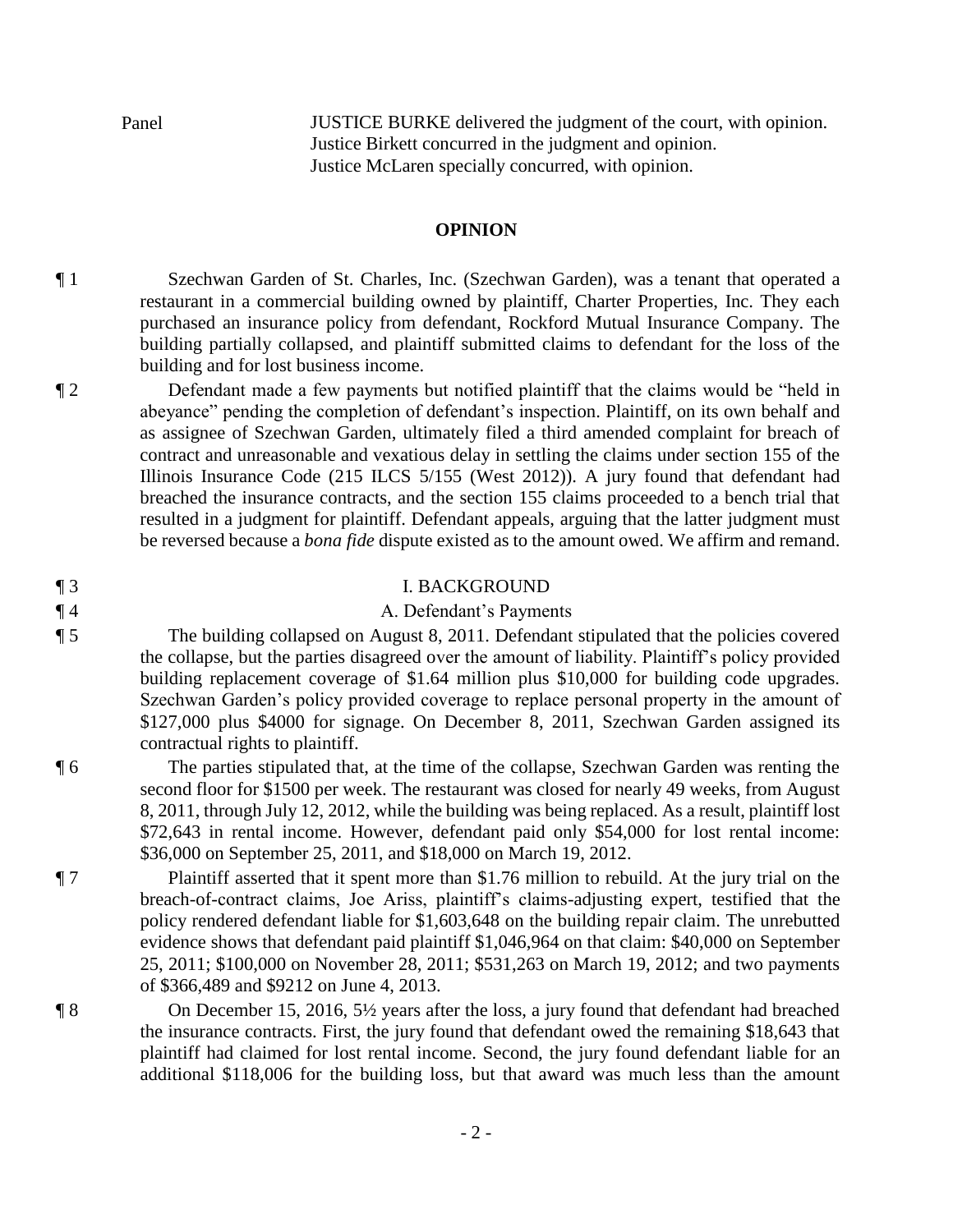claimed. Finally, the jury found that Szechwan Garden did not sustain damages under its policy, even though defendant had breached the contract. Defendant paid the judgments entered on the verdicts on December 23, 2016, and did not appeal.

### ¶ 9 B. Unreasonable and Vexatious Delay

¶ 10 Over two years, defendant voluntarily paid plaintiff \$1,100,964 on its policy, and the timing and amounts of defendant's payments are not disputed. Defendant's first payment, \$76,000 for lost income and an advance on the rebuild, was made 48 days after the collapse. Defendant paid an additional \$100,000 for the building loss about four months after the loss.

- ¶ 11 Tim Erickson, one of defendant's claims adjusters, was responsible for inspecting the building to estimate the scope of damages for purposes of processing the claims. On December 16, 2011, plaintiff's counsel sent a letter to Erickson, stating, in part, "[d]espite repeated requests, we have not received direction from you, in your capacity as the claims adjuster for [defendant], regarding the process or settlement of this claim. Furthermore, on several occasions you have cancelled appointments with the owner at the site of loss without any prior notice. While my client has received payments from [defendant], there was no detailed explanation as to the allocation of payments, as they relate to the various coverage's [*sic*], nor a determination of the overall claim amounts." Counsel informed defendant that plaintiff had retained an engineer. He also submitted a sworn statement of proof of loss to facilitate settlement of the claims.
- 

¶ 12 On January 12, 2012, Daniel Slouka, one of defendant's adjusters, responded in part that "[a]t this time we are holding the submitted Proof of Loss in abeyance pending the completion of our investigation of the damages sustained to the building. However, please note that we are not in agreement with [the] claim as quantified in the Proof of Loss and accompanying estimates." Defendant requested copies of plaintiff's engineering report and architectural plans but did not indicate when its investigation would be complete or why it was "not in agreement" with the proof-of-loss statement.

¶ 13 On February 14, 2012, plaintiff's counsel responded to Slouka, stating, in part, the following:

> "I am writing in regards to an apparent lack of direction, follow-through, and communications from your company regarding this claim, which has put my client in a difficult financial position, and in our opinion may give rise to a claim of Bad Faith processing of the claim.

> The property damage occurred on August 8, 2011. On August 23rd my client sent you a written request for direction on processing the claim and notice that he would start mitigating his damages by commencing demolition on August 26th. At the verbal request of your adjuster, my client did not start demolition, and an on-site meeting with my client and your adjuster was scheduled for September 9th. The adjuster failed to appear at the scheduled meeting. On September 16th I sent a letter demanding written acknowledgement of coverage and notice that my client would begin demolition on September 19th. We received no response to these requests, and your claims adjuster also failed to appear at the next scheduled on-site meeting on October 13th.

> While receiving no direction regarding the processing of this claim, pursuant to the policy, on December 17th, we submitted to [defendant] our Sworn Statement on Proof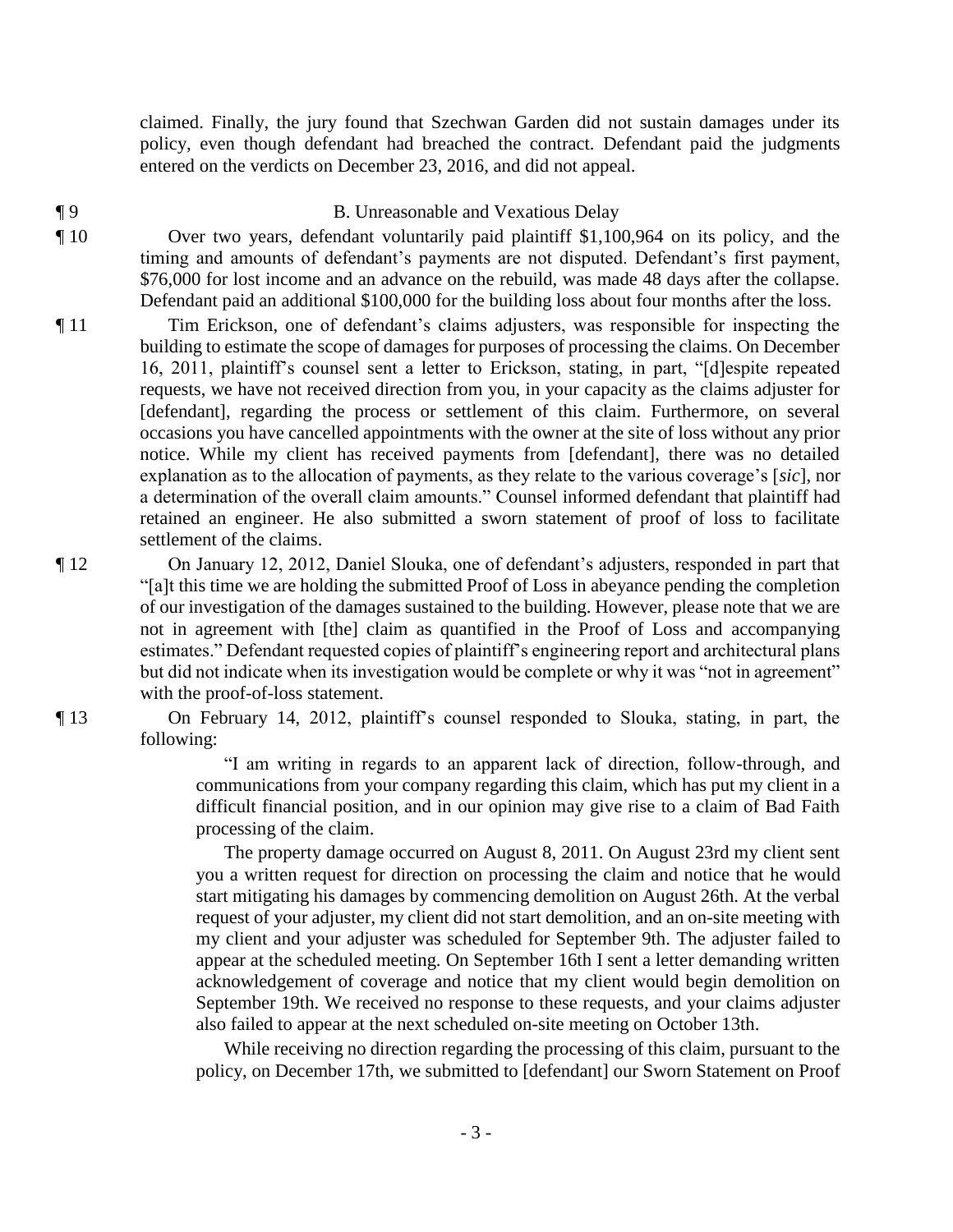of Loss along with copies of the quotes we received from contractors. On January 12, 2012, you provided a response to our letter of [December] 17th indicating that you were holding our Proof of Loss in abeyance pending your investigation, and requesting that we provide a copy of our engineer's report within fourteen days (which was provided in the time frame demanded).

 While we understand your duty to investigate the claim, we cannot understand the delay in your investigation. The loss occurred in early August, and it is now mid-February. There has been more than adequate time to complete your investigation. Pursuant to the policy conditions, we are requesting that you either accept or reject our proof of loss."

- ¶ 14 On March 12, 2012, seven months after the loss, plaintiff filed a complaint with the Illinois Department of Insurance, alleging late payment by defendant. A week later, defendant paid an additional \$18,000 for business loss and \$531,263 for building loss. The building loss payment contained a notation of "Balance ACV building," which the trial court interpreted to mean "actual cash value."
- ¶ 15 On June 28, 2012, Slouka responded by letter that plaintiff's proof-of-loss statement was being returned as premature because plaintiff had not completed the repairs or ascertained the final cost. Defendant also objected to plaintiff's proof-of-loss statement as excessive and not reflecting the true amount of damages as defendant believed them to be at the time. Defendant directed plaintiff to give notice when the repairs were completed so defendant could conduct a final inspection and review the final expenses that plaintiff actually incurred.
- ¶ 16 Erickson admitted in a deposition that he stopped working on the matter in July 2012, without completing the inspection or estimate. Gerald Long, defendant's director of claims, confirmed in his deposition that Erickson's task was to inspect the property, determine the scope of the damage, and estimate the cost of repairs.
- ¶ 17 On November 9, 2012, plaintiff filed its original complaint, alleging improper claims practice (215 ILCS 5/154.6, 155 (West 2012)), violations of the Consumer Fraud and Deceptive Business Practices Act (815 ILCS 505/1 *et seq.* (West 2012)), and unreasonable and vexatious delay in settling the claims (215 ILCS 5/155 (West 2012)). The complaint alleged the causes of action on behalf of plaintiff and Szechwan Garden.
- ¶ 18 Defendant made its final pretrial payments of \$366,489 and \$9212 on June 4, 2013, which was 7 months after the original complaint, 1 year and 10 months after the loss, and 11 months after Szechwan Garden reopened for business.
- ¶ 19 On December 5, 2016, four years after the original complaint, plaintiff filed a third amended complaint, which substituted breach-of-contract claims for the consumer fraud claims. The jury found that defendant breached the contracts.
- ¶ 20 The third amended complaint also alleged that defendant engaged in unreasonable and vexatious conduct by (1) failing to promptly acknowledge plaintiff's pertinent communications with respect to the claims, (2) failing to adopt and implement reasonable standards for the prompt investigation and settlement of the claims, (3) not attempting in good faith to effectuate the prompt, fair, and equitable settlement of the claims, on which liability had become reasonably clear, (4) compelling plaintiff to sue to recover amounts due under its policy by offering substantially less than the amounts ultimately recovered, (5) failing to affirm or deny coverage of the claims within a reasonable time after the proof-of-loss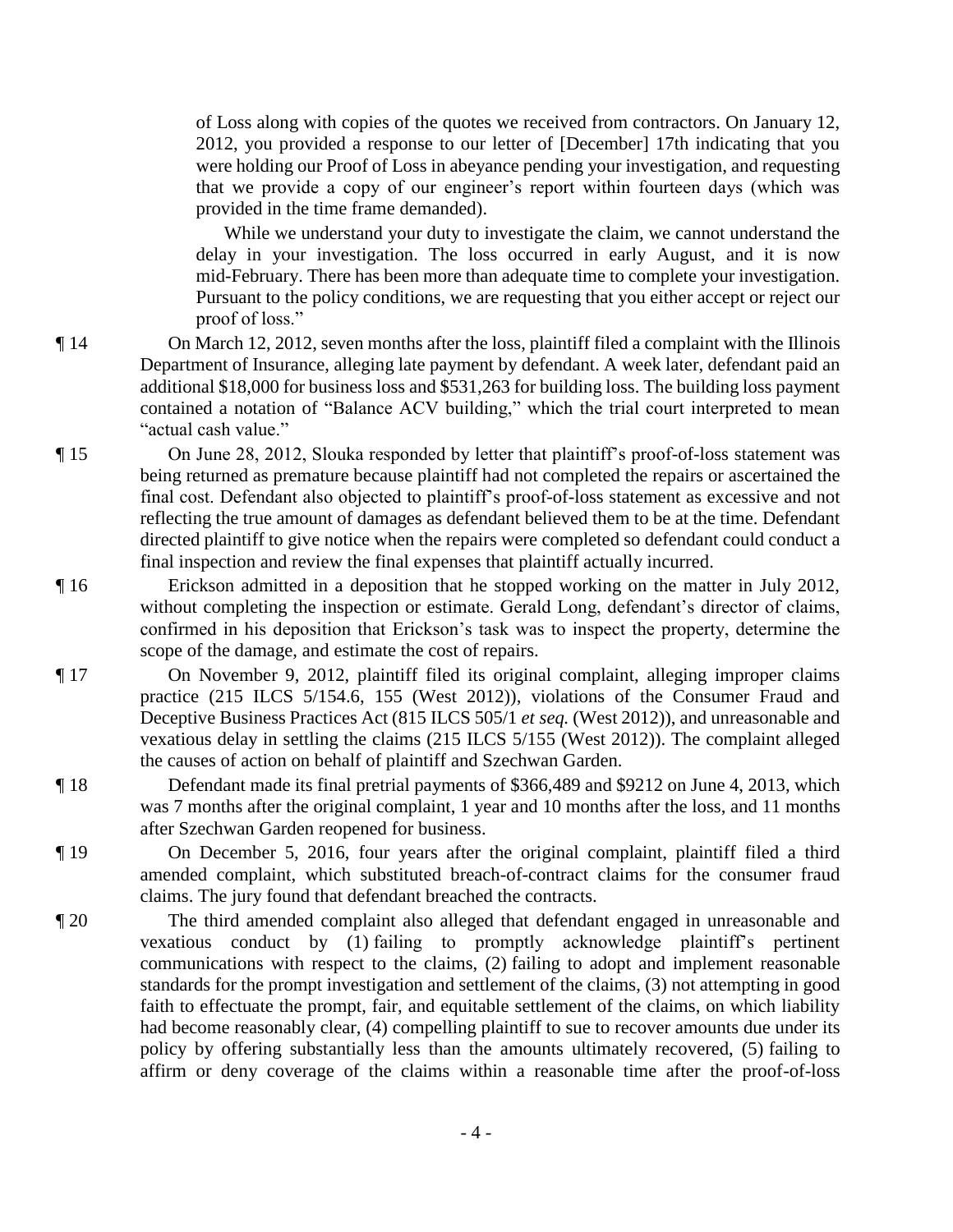statement was submitted, and (6) failing to pay undisputed amounts owed under the policy. Plaintiff requested a finding that defendant had committed unfair claims practices in an unreasonable and vexatious manner and a statutory penalty and attorney fees under section 155.

¶ 21 At the bench trial on the section 155 claims, Jim Radecki, a claims-adjusting expert for plaintiff, testified that defendant did not properly process the claims. He opined that Erickson's job was to prepare a damage estimate for the building and personal property but that he failed to do so. Without a complete estimate, defendant could not calculate its liability, which resulted in breach of the contracts. In other words, the policy placed the burden of determining liability on defendant, but defendant improperly tried to shift the burden to plaintiff. Defendant did not present any expert testimony to rebut Radecki's characterization of the policy. Instead, defendant simply argued that the proof-of-loss statement prepared by plaintiff was excessive, and therefore a *bona fide* dispute precluded sanctions under section 155.

¶ 22 On March 24, 2017, the trial court entered judgment for plaintiff on its claims under section 155. The court found that plaintiff encountered unnecessary difficulties from defendant's withholding policy benefits.

¶ 23 The trial court cited the two letters from plaintiff's counsel on December 16, 2011, and February 14, 2012, asking defendant to complete its investigation for purposes of settling the building claims. The court also commented that plaintiff had to resort to filing a complaint with the Department of Insurance to compel defendant to either pay the amount requested or indicate an amount that was acceptable. The court concluded that the delay in settling the claims was vexatious because there was no *bona fide* dispute about coverage.

¶ 24 The court also credited plaintiff's argument that defendant's correspondence on January 12, 2012, and June 28, 2012, was evidence of improper claims practice under sections 154.6 and 155 of the Insurance Code (215 ILCS 5/154.6, 155 (West 2012)) and section 919.50(a)(1) of Title 50 of the Illinois Administrative Code (50 Ill. Adm. Code 919.50(a)(1) (2004)). In the letters, defendant (1) informed plaintiff that its claims would be "held in abeyance" pending completion of defendant's inspection and (2) rejected plaintiff's proof of loss without providing a lower offer to adjudicate the claims.

¶ 25 Based on this evidence, the trial court found that defendant had engaged in unreasonable and vexatious delay in settling the claims. The trial court awarded plaintiff \$27,692 for "other costs," \$48,784 for attorney fees, and \$30,697 in penalties under section 155 of the Insurance Code. The court also awarded \$24,148 in prejudgment interest. See 815 ILCS 205/2 (West 2012). Defendant's timely appeal followed.

## ¶ 26 II. ANALYSIS

- ¶ 27 On appeal, defendant challenges the trial court's finding of unreasonable and vexatious delay under section 155 of the Insurance Code. Section 155 provides an extracontractual remedy to policyholders. *Employers Insurance of Wausau v. Ehlco Liquidating Trust*, 186 Ill. 2d 127, 159 (1999). The statute provides that an insured may collect attorney fees and costs where an insurer creates a "vexatious and unreasonable" delay in settling a claim. 215 ILCS 5/155(1) (West 2012).
- ¶ 28 The court may award reasonable attorney fees, "other costs," and an amount not to exceed (1) 60% of the amount that the insured is entitled to recover on its claim, exclusive of costs;

- 5 -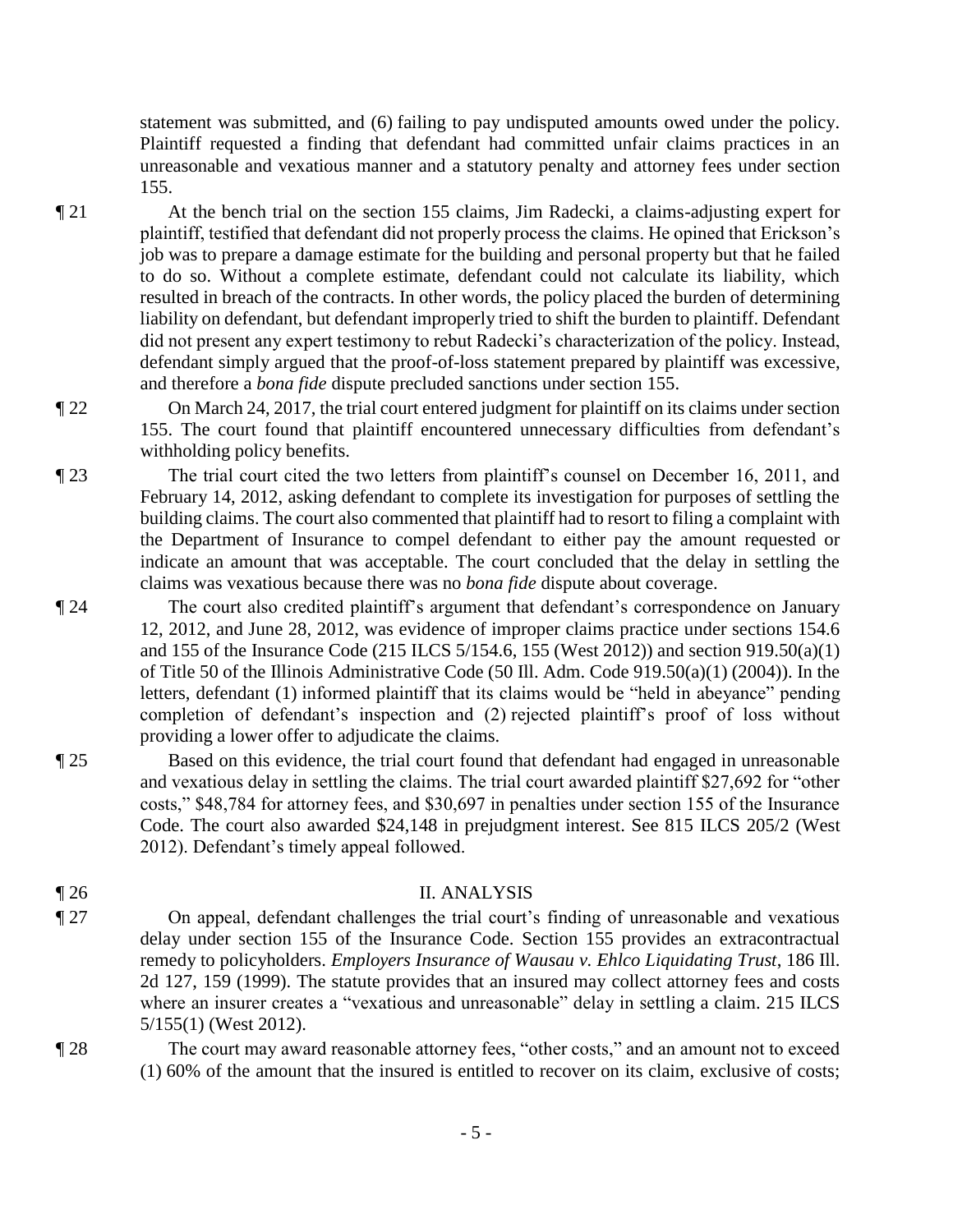(2) \$60,000; or (3) the excess of the amount that the insured is entitled to recover, exclusive of costs, over the amount, if any, that the insurer offered to pay in settlement of the claim prior to the action. 215 ILCS 5/155(1) (West 2012). Defendant does not contest the court's calculation of attorney fees, "other costs," and penalties allowed under the statute.

¶ 29 "A court should consider the totality of the circumstances when deciding whether an insurer's conduct is vexatious and unreasonable, including the insurer's attitude, whether the insured was forced to sue to recover, and whether the insured was deprived of the use of his property." *Statewide Insurance Co. v. Houston General Insurance Co.*, 397 Ill. App. 3d 410, 426 (2009).

¶ 30 Where a *bona fide* dispute concerning coverage exists, sanctions pursuant to section 155 are inappropriate. *State Farm Mutual Automobile Insurance Co. v. Smith*, 197 Ill. 2d 369, 380 (2001). A *bona fide* dispute is one that is " '[r]eal, actual, genuine, and not feigned.' " *McGee v. State Farm Fire & Casualty Co.*, 315 Ill. App. 3d 673, 683 (2000) (quoting Black's Law Dictionary 177 (6th ed. 1990)). Where an insurer reasonably relies upon evidence sufficient to form a *bona fide* dispute, that insurer has not acted unreasonably or vexatiously under section 155. See *Morris v. Auto-Owners Insurance Co.*, 239 Ill. App. 3d 500, 506 (1993).

¶ 31 The parties dispute our standard of review. Plaintiff cites the well-settled proposition that "[g]enerally, an abuse of discretion standard is utilized to review a circuit court's decision to award attorney fees and costs under section 155." *Employers Insurance of Wausau*, 186 Ill. 2d at 160. In contrast, defendant asks us to parse the judgment and use less deferential standards to review discrete findings. For example, the trial court found that no *bona fide* dispute precluded section 155 sanctions, and defendant advocates the manifest-weight-of-the-evidence standard for reviewing that finding. The court also found that certain communications by defendant did not comply with section 919.50 of Title 50 of the Administrative Code, which defendant argues is subject to *de novo* review because the finding required an interpretation of the section.

- ¶ 32 While the ultimate decision to award sanctions under section 155 generally is reviewed for an abuse of discretion, our supreme court has explained that the underlying procedural posture should be considered when assessing the underlying facts supporting the award. In *Employers Insurance of Wausau*, the court applied the *de novo* standard when reviewing section 155 sanctions that were entered on a party's motion on the pleadings in a declaratory judgment action. *Employers Insurance of Wausau*, 186 Ill. 2d at 160; see also *Mobil Oil Corp. v. Maryland Casualty Co.*, 288 Ill. App. 3d 743, 751 (1997) (applying *de novo* standard of review to a section 155 award made in a grant of summary judgment).
- ¶ 33 Consistent with this approach, the Appellate Court, First District, has viewed section 155 sanctions, which are discretionary, through the lens of the underlying fact finding. In *dicta*, the court observed that "[t]he question of whether any given behavior is vexatious and unreasonable is a question of fact (*Boyd v. United Farm Mutual Reinsurance Co.*, [231 Ill. App. 3d 992, 999 (1992)]), which, in a bench trial, is subject to a manifest weight standard of review." *Buckner v. Causey*, 311 Ill. App. 3d 139, 150 (1999). However, the court observed that, by stating that a trial court "may" award relief under section 155, the legislature was signaling the intent to vest the trial court with discretion in awarding relief, which should not be reversed absent an abuse of that discretion. *Buckner*, 311 Ill. App. 3d at 150 (citing *Boyd*, 231 Ill. App. 3d at 1000).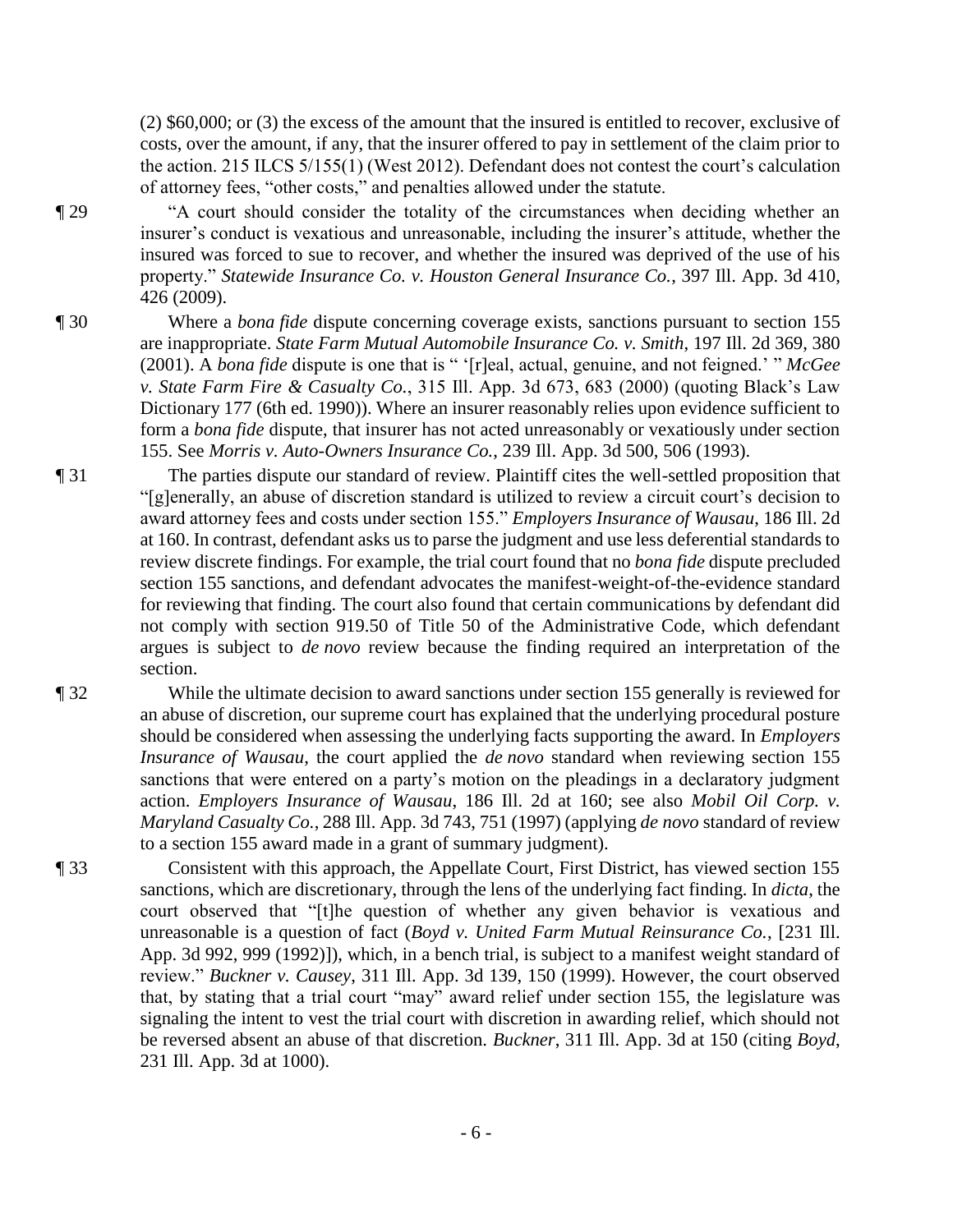¶ 34 Defendant's conduct in adjusting the claims involved facts decided following a bench trial, which are subject to the manifest-weight standard of review. However, most of the facts are not in dispute because defendant did not present expert testimony to rebut plaintiff's expert. Accordingly, we simply review the trial court's ultimate decision to award relief under section 155 for an abuse of discretion.

¶ 35 We conclude that the trial court did not abuse its discretion in finding that defendant's delay in settling the claims was unreasonable and vexatious and worthy of sanctions under section 155. When plaintiff submitted its statement of proof of loss, defendant held it in abeyance pending completion of its inspection, then rejected it as premature because the rebuild was not complete. Less than a month later, defendant pulled Erickson, the adjuster, off the project without completing a final estimate of loss.

¶ 36 The trial court reasonably relied on the unrebutted testimony of plaintiff's expert, who opined that defendant should have completed the inspection and promptly adjusted the claims. Despite the parties' apparent disagreement over the cost of the project, the expert testified that it was incumbent on defendant to estimate the damages and propose a settlement amount, which is consistent with section 919.50.

¶ 37 Section 919.50 requires an insurer to affirm or deny liability on a claim within a reasonable time and to offer payment within 30 days after affirmation of liability, if the amount of the claim is determined and not in dispute. For those portions of the claim that are not in dispute and for which the payee is known, the insurer shall tender payment within said 30 days. On first-party claims, if a settlement offer is less than the amount claimed, or if the claim is denied, the insurer shall provide to the insured a reasonable written explanation of the basis of the lower offer or denial within 30 days after the investigation and determination of liability is completed. The explanation shall clearly set forth the policy definition, limitation, exclusion, or condition upon which the lower offer or denial was based. 50 Ill. Adm. Code 919.50(a)(1) (2004).

¶ 38 Under section 919.50, the parties' disagreement over plaintiff's proof-of-loss statement required defendant to provide a reasonable written explanation within 30 days after the investigation and determination of liability was completed. 50 Ill. Adm. Code 919.50(a)(1) (2004). Defendant neither offered a written explanation for a denial nor completed the investigation and determination of liability. As the trial court correctly observed, evidence of such improper claims practices is relevant and tends to support a section 155 claim. *Zagorski v. Allstate Insurance Co.*, 2016 IL App (5th) 140056, ¶ 27.

¶ 39 Defendant insists that section 155 sanctions are inappropriate because there was a *bona fide* dispute over the scope of coverage and the reasonable cost of rebuilding. The trial court disagreed. The long duration of the negotiations, and defendant's stalling tactics that plagued them, support the court's conclusion that the delay was unreasonable and vexatious. If insurance claims were commonly handled as defendant did this one, an insured would be compelled to repair the damage without knowing the extent to which the insurer would cover the cost. Plaintiff's expert's opinion comports with common sense that an insurer owes a duty of good faith and fair dealing to provide an estimate so the insured can proceed knowing the scope of coverage.

¶ 40 Finally, we grant plaintiff's request, under section 155, for a remand for the trial court to assess and award reasonable attorney fees and costs that plaintiff incurred in defending the

- 7 -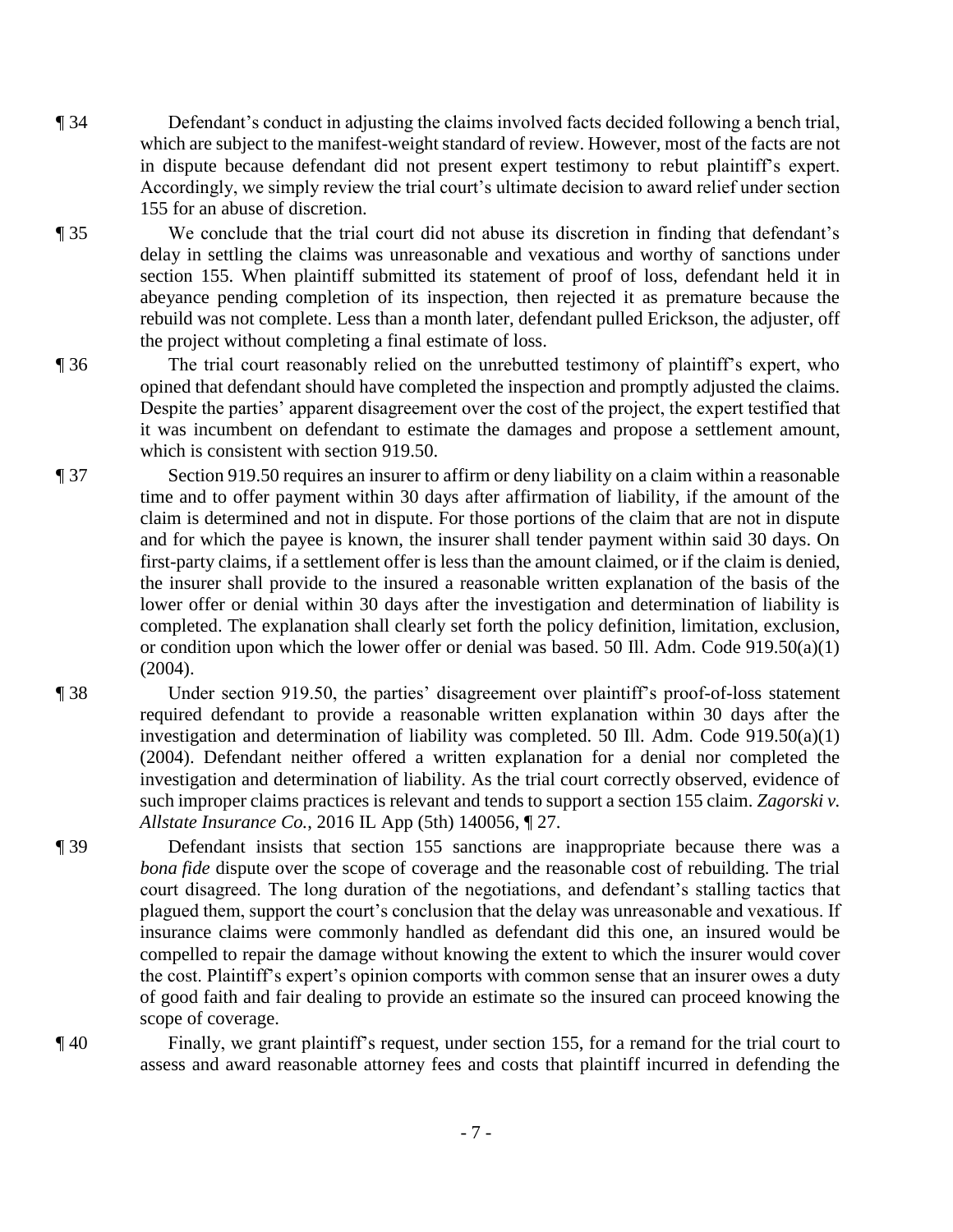posttrial motion and this appeal. At oral argument, defendant objected to a remand for this purpose, but we conclude that plaintiff's request is reasonable.

¶ 41 The trial court heard the posttrial motion and therefore is in the best position to assess the reasonableness of the fees and costs incurred for that proceeding. Furthermore, when the appellate court determines that section 155 sanctions are appropriate, as in this case, a remand is appropriate for the trial court to determine and award litigation expenses associated with the appeal. See *Valdovinos v. Gallant Insurance Co.*, 314 Ill. App. 3d 1018, 1023 (2000).

#### ¶ 42 III. CONCLUSION

- ¶ 43 For the preceding reasons, we affirm the judgment of the circuit court of Kane County awarding sanctions under section 155 of the Insurance Code and remand the cause to award additional reasonable attorney fees and costs.
- ¶ 44 Affirmed and remanded.

 $\overline{a}$ 

- ¶ 45 JUSTICE McLAREN, specially concurring:
- ¶ 46 I agree with the outcome of the case. However, I disagree with the standard of review as to the trial court's finding that there was no *bona fide* dispute. I submit that the proper standard of review is whether the ruling was manifestly erroneous.<sup>1</sup> "'Manifestly erroneous means arbitrary, unreasonable and not based on the evidence.' " *People v. Ballard*, 206 Ill. 2d 151, 162 (2002) (quoting *People v. Wells*, 182 Ill. 2d 471, 481 (1998)).
- ¶ 47 I base my conclusion on the fact that whether a *bona fide* dispute has been established is a mixed question of law and fact. A *bona fide* dispute is a legal concept embodied in a term of art. It is like other terms of art, such as probable cause, reasonable suspicion, voluntariness, seizure, bargaining in good faith, and others. To the extent that an element of an issue involves a term of art or constitutes a legal conclusion, the characterization of that element "might be viewed more precisely as a mixed question of fact and law." *Branson v. Department of Revenue*, 168 Ill. 2d 247, 265 (1995). As our supreme court has explained:

"A mixed question of law and fact is one 'involv[ing] an examination of the legal effect of a given set of facts.' *City of Belvidere* [*v. Illinois State Labor Relations Board*], [181 Ill. 2d 191, 205 (1998)]. Stated another way, a mixed question is one 'in which the historical facts are admitted or established, the rule of law is undisputed, and the issue is whether the facts satisfy the statutory standard, or \*\*\* whether the rule of law as applied to the established facts is or is not violated.' [Citations.]" *AFM Messenger Service, Inc. v. Department of Employment Security*, 198 Ill. 2d 380, 391 (2001).

In another example, due diligence in all its aspects is a mixed question of law and fact. See *Dillman v. Nadelhoffer*, 160 Ill. 121, 128 (1895). A trial court's determination of whether a party has acted diligently is an objective one and is a "fact-intensive inquiry that is suited to balancing, not to bright lines." (Internal quotation marks omitted.) *Rockford Financial Systems, Inc. v. Borgetti*, 403 Ill. App. 3d 321, 324 (2010). "[A] mixed question of law and fact

<sup>&</sup>lt;sup>1</sup> As does case law, I use the phrases "manifestly erroneous" and "clearly erroneous" interchangeably.